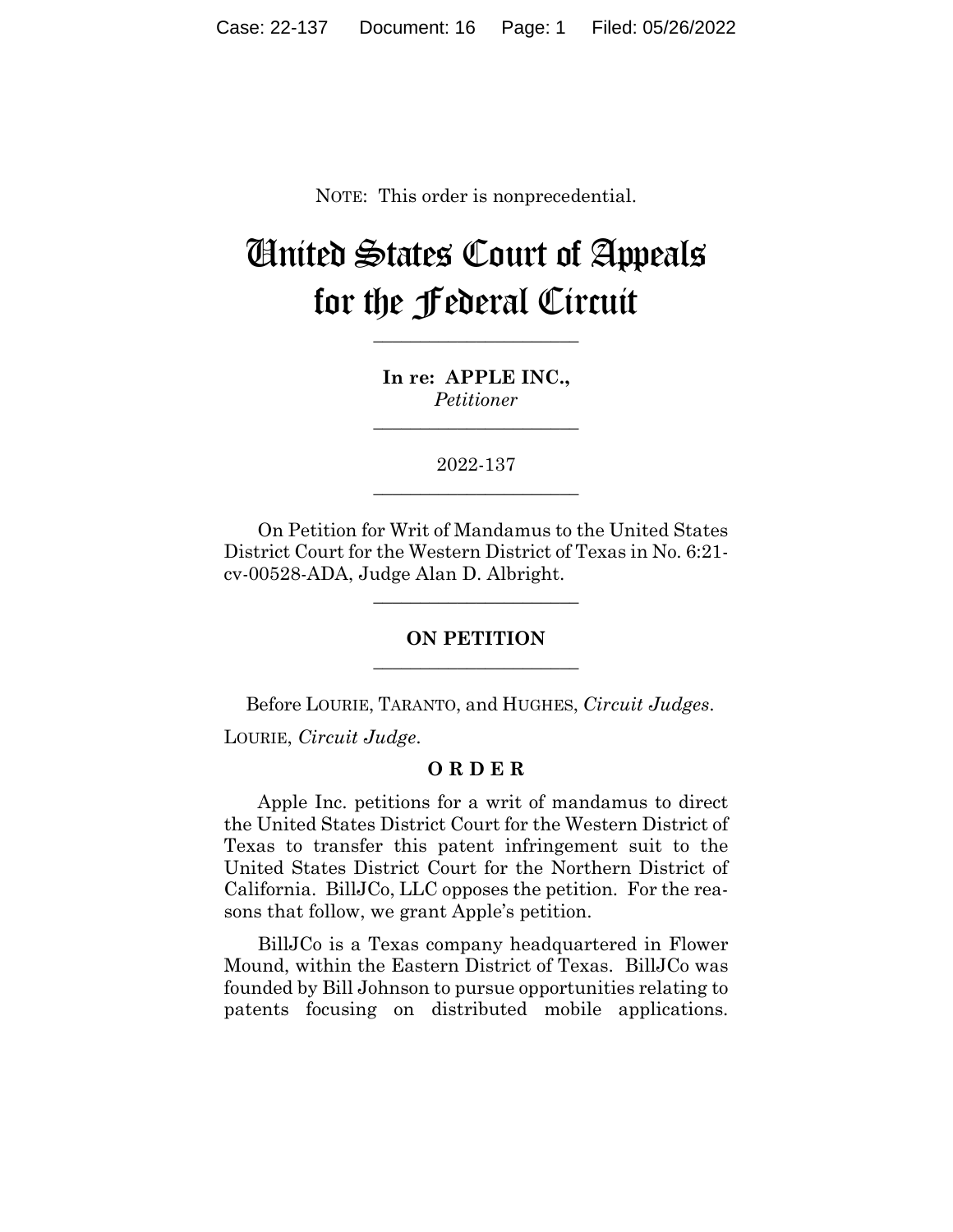BillJCo owns six patents concerning beacon technology, all naming Mr. Johnson as the sole inventor or as co-inventor along with his son, Jason Johnson, who resides in Waco.

In May 2021, BillJCo filed this action in the Western District of Texas, Waco Division, to assert those patents based on Apple's use of its iBeacon protocol. Apple moved to transfer the action to the Northern District of California under 28 U.S.C. § 1404(a), arguing that Apple researched, designed, and developed the accused technology from its headquarters within the transferee venue; that evidence and witnesses would likely be in Northern California; and that neither BillJCo nor this litigation had any meaningful connection to Western Texas. The district court denied the motion, finding that this case could have been brought in the Northern District of California, but disagreeing with Apple that that forum was clearly more convenient.

We apply regional circuit law on transfer motions. *See In re TS Tech USA Corp*., 551 F.3d 1315, 1319 (Fed. Cir. 2008). In deciding whether the district court should have transferred under  $\S 1404(a)$ , we ask whether "the movant" demonstrate[d] that the transferee venue is clearly more convenient" based on an evaluation of the private and public interest factors. *In re Radmax, Ltd*., 720 F.3d 285, 288 (5th Cir. 2013) (quoting *In re Volkswagen of Am., Inc*., 545 F.3d 304, 315 (5th Cir. 2008) (en banc)) (internal quotation marks omitted). Mindful that the district court is generally better positioned to evaluate the evidence, we review a transfer ruling for a clear abuse of discretion. *See In re Vistaprint Ltd.*, 628 F.3d 1342, 1344–46 (Fed. Cir. 2010).

The district court clearly abused its discretion in concluding that the private and public factors did not favor transfer here. We begin with the private factors: (1) the relative ease of access to sources of proof; (2) the availability of compulsory process to secure the attendance of witnesses; (3) the cost of attendance for willing witnesses; and (4) all other practical problems that make a trial easy,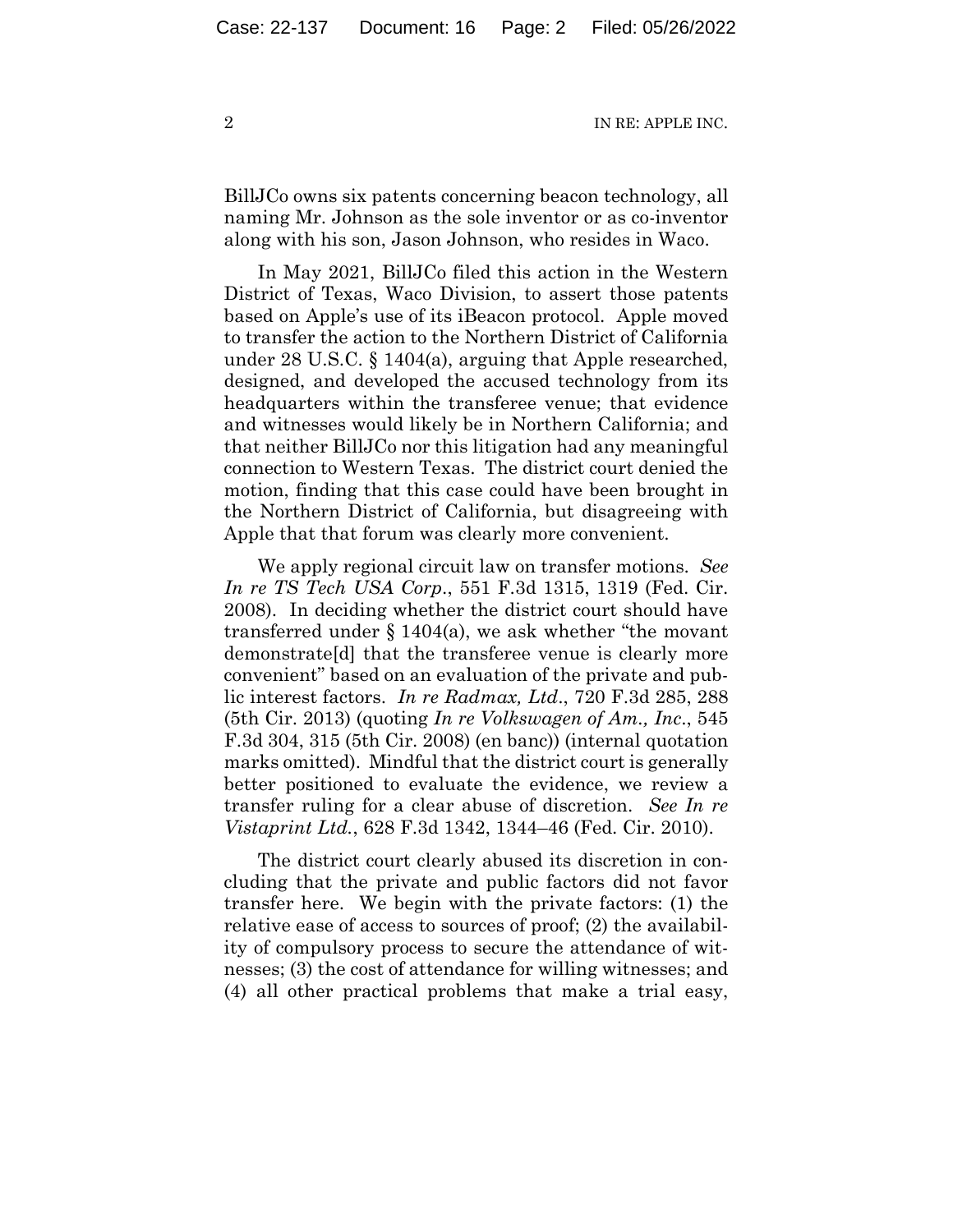expeditious, and inexpensive. *Volkswagen*, 545 F.3d at 315 (citing *Piper Aircraft Co. v. Reyno*, 454 U.S. 235, 241 n.6 (1981)). Those factors clearly support transfer to Northern California.

The district court correctly found that the access to sources of proof and willing witness factors both favor the transferee venue. Apple stated that its documents relating to the research, design, development and operation of the accused products were generated in Northern California and that its source code was developed, and is accessible for inspection, from Northern California and controlled on a need-to-know basis, which favors transfer even if Apple in theory could offer access to that information at its offices in Austin, Texas. *See In re Apple Inc*., No. 2021-181, 2021 WL 5291804, at \*2 (Fed. Cir. Nov. 15, 2021). Furthermore, the court plausibly found that Northern California would be more convenient overall for the party witnesses.

Among the private factors, the district court's only basis for discounting the convenience of the transferee forum was its general ability to compel the testimony of Jason Johnson. Appx10. But that conclusion clearly overlooks the record in two key respects. First, BillJCo has all along indicated that Jason Johnson is willing to testify in the Western District of Texas, rendering it error to give such weight to the court's ability to compel his testimony. *See*  Appx104 ("Mr. Johnson's son, Jason Johnson, is a co-inventor for one of the patents at issue . . . . Another willing nonparty witness is . . . ."); Resp. 16 ("[W]hile Jason Johnson may be a willing witness to a trial mere miles from his home (the WDTX), he may not be willing witness at a trial thousands of miles from his home . . . ."). Second, the weight placed on Jason Johnson's presence in Waco by the district court is too great in the context of the record as a whole, given the numerous potential witnesses Apple identified in Northern California. Under these circumstances, the private transfer factors clearly favor transfer.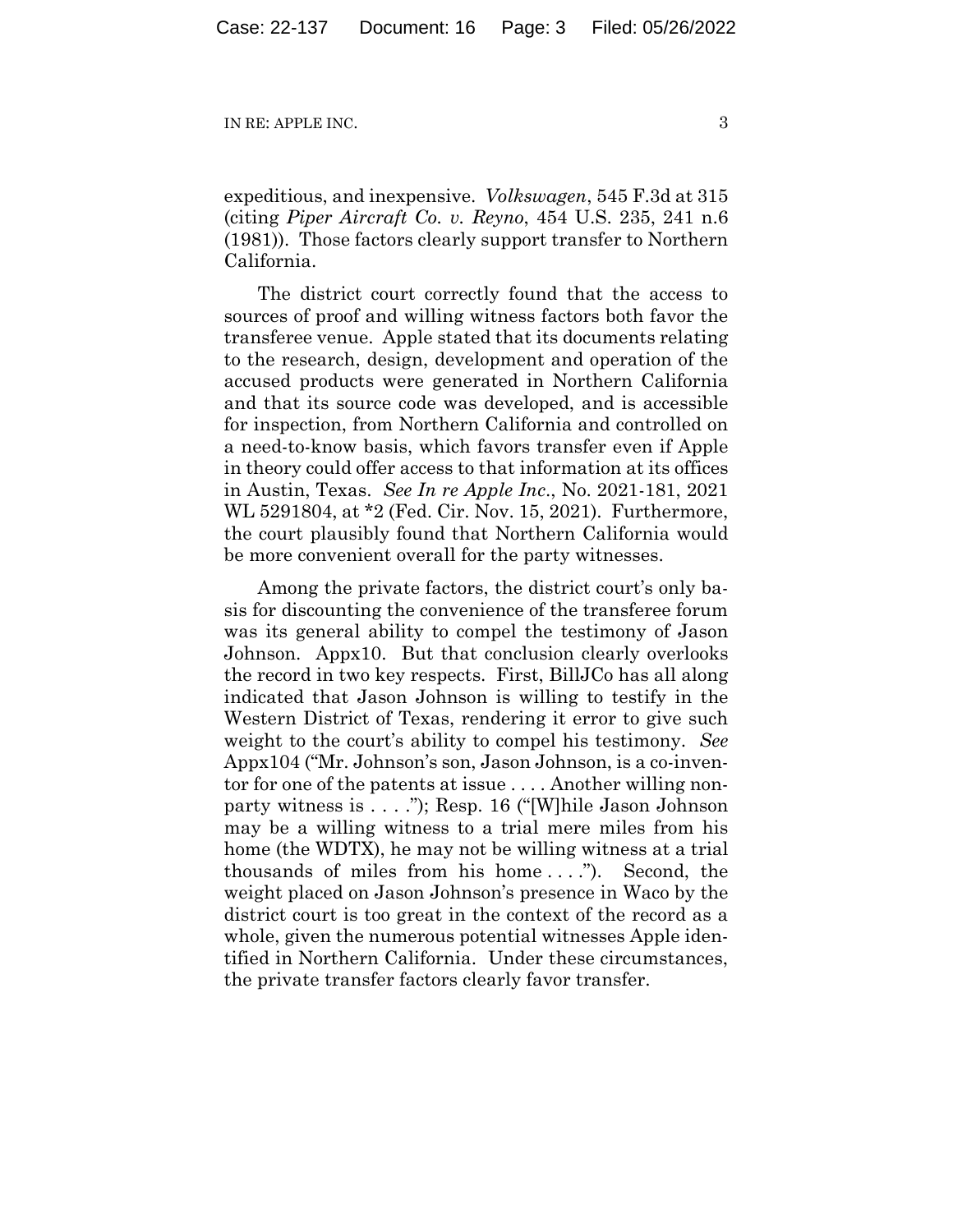We now turn to the public interest factors: (1) the administrative difficulties flowing from court congestion; (2) the local interest in having localized interests decided at home; (3) the familiarity of the forum with the law that will govern the case; and (4) the avoidance of unnecessary problems of conflict of laws or in the application of foreign law. *Volkswagen*, 545 F.3d at 315 (citing *Piper Aircraft*, 454 U.S. at 241 n.6). These factors generally focus on any potential administrative and legal problem or advantage offered by one forum over another in handling the case. *Piper Aircraft*, 454 U.S. at 241. In this case, none of these considerations is sufficient to override the striking imbalance in favor of transfer on the private interest factors.

While recognizing that the Northern District of California had a local interest in resolving this matter because the accused products were researched, designed, and developed from that district, the district court nonetheless concluded that the local interest factor weighed slightly in favor of the Western District of Texas. There are two fundamental problems with the district court's analysis that demonstrate a clear abuse of discretion even under the highly deferential standard of review. First, the court incorrectly gave equal consideration to the fact that "BillJCo is headquartered in Flower Mound, Texas" where the patented invention was developed. Appx18. Since Flower Mound is in the Eastern District of Texas, not the Western District of Texas, BillJCo's office in Texas gives plaintiff's chosen forum no comparable local interest. *See In re Google LLC*, No. 2021-171, 2021 WL 4592280, at \*6 (Fed. Cir. Oct. 6, 2021) (finding error with district court's reliance on plaintiff's incorporation and office in Texas, where the office was located outside the Western District).

Second, the court assigned too much weight to Apple's "substantial general presence in this District." Appx19. As our precedent has made clear, an assessment of the local interest factor must focus on whether there are "'significant connections between a particular venue and *the events*